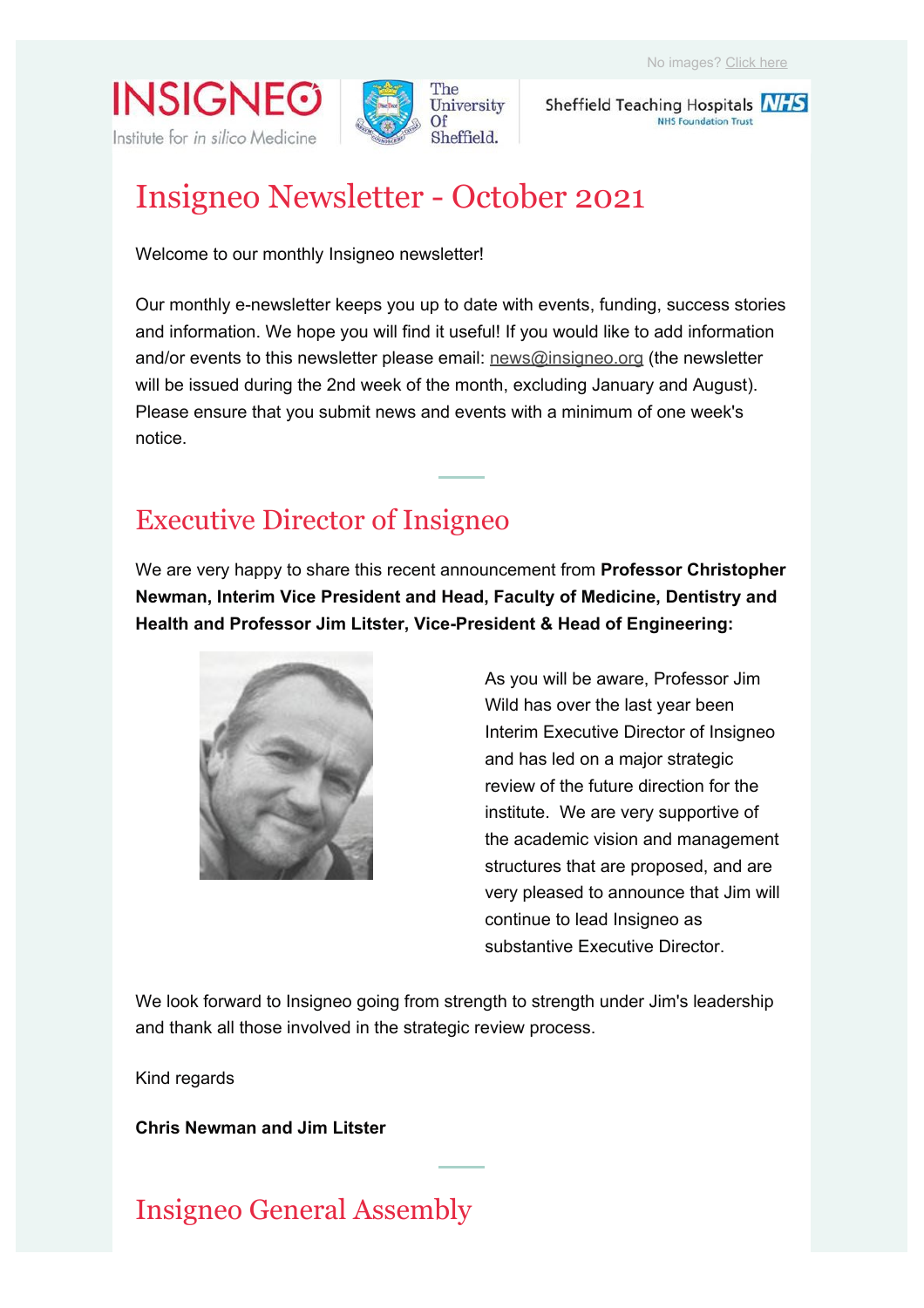# **INSIGNEG**

Institute for in silico Medicine



The 2021 Insigneo General Assembly took place virtually on 7 October 2021.

Professor Jim Wild provided an update on the conclusion of the review of the Insigneo Institute and confirmed his continued leadership of the Institute and thanked the support of the Insigneo membership, colleagues who had contributed to the review and faculty leadership.

Following discussions with the membership and key internal and external stakeholders the Institute's research focus now expands across five key research themes which bring together computational '*in silico'* and innovative technological approaches to address modern biomedical research and healthcare questions.

#### **Insigneo2 - technology driven biomedical research themes**



The call for expressions of interest for research theme co-directors took place over the summer and will be confirmed in the coming weeks. Jim emphasised the implicit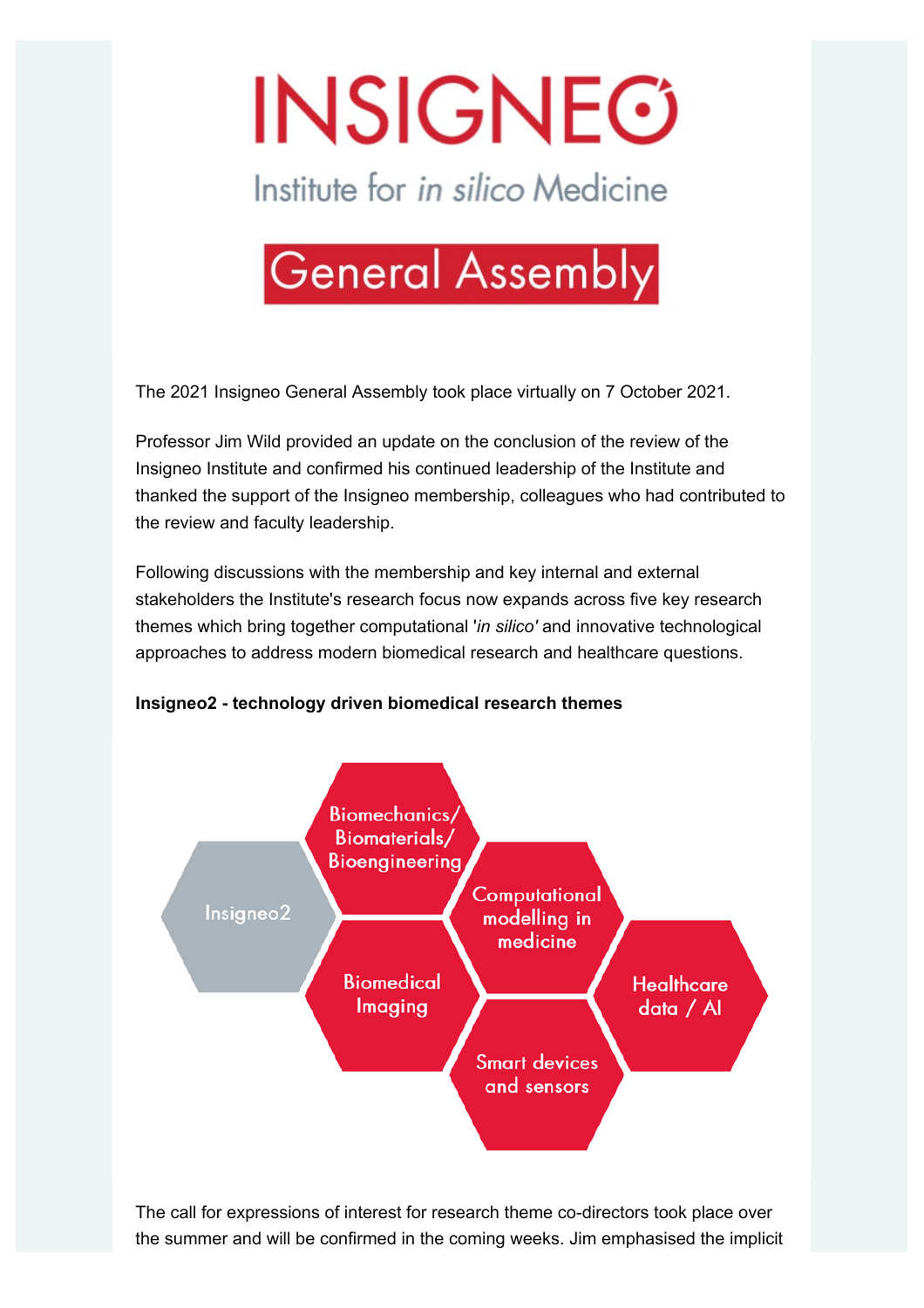cross-links between these themes and the vision for cross-faculty shared leadership. A call for expressions of interest for the role of deputy executive director(s) of Insigneo from other faculties will follow.

Going forward the Insigneo Institute's research will focus on:

- An emphasis on **excellent fundamental science and engineering** research with impactful **biomedical research applications** - the new research themes map onto priority UKRI funding areas.
- **Increasing our clinical impact** building on successful clinical translational impact in specific disease areas the Institute will widen its focus to technological approaches that are relevant to all modern healthcare challenges and sectors in this region and globally.
- **Intersecting with and supporting** key multidisciplinary medical themed research initiatives.
- **Leading and supporting** the **University's** approach **on computational and technological healthcare research** and **infrastructure in partnership** with the **NHS.**
- Maximising **uptake** of **Insigneo's technologies** with **strategic industrial partnerships** and membership of **Insigneo** beyond Sheffield.

Jim concluded with a very positive outlook on future opportunities for the Institute and introduced **Alex Wilkinson, Insigneo's Commercialisation Manager**.

The General Assembly meeting ended with short powerpitch presentations from the following new members:

- **Neil Lawrence** Clinical Teaching and Research Fellow, Department of Oncology and Metabolism
- **Ashley Cadby** Professor of Soft Matter Physics, Department of Physics and Astronomy
- **Ali Khurram** Senior Clinical Lecturer & Honorary Consultant Pathologist, School of Clinical Dentistry
- **Lin Cao** Lecturer (Assistant Professor), Department of Automatic Control and Systems Engineering
- **Artur Gower** Lecturer in Dynamics, Department of Mechanical Engineering
- **Neil Stewart** European Respiratory Society Marie Curie Research Fellow, Department of Infection, Immunity and Cardiovascular Disease

# Insigneo Seminar - in-person speaker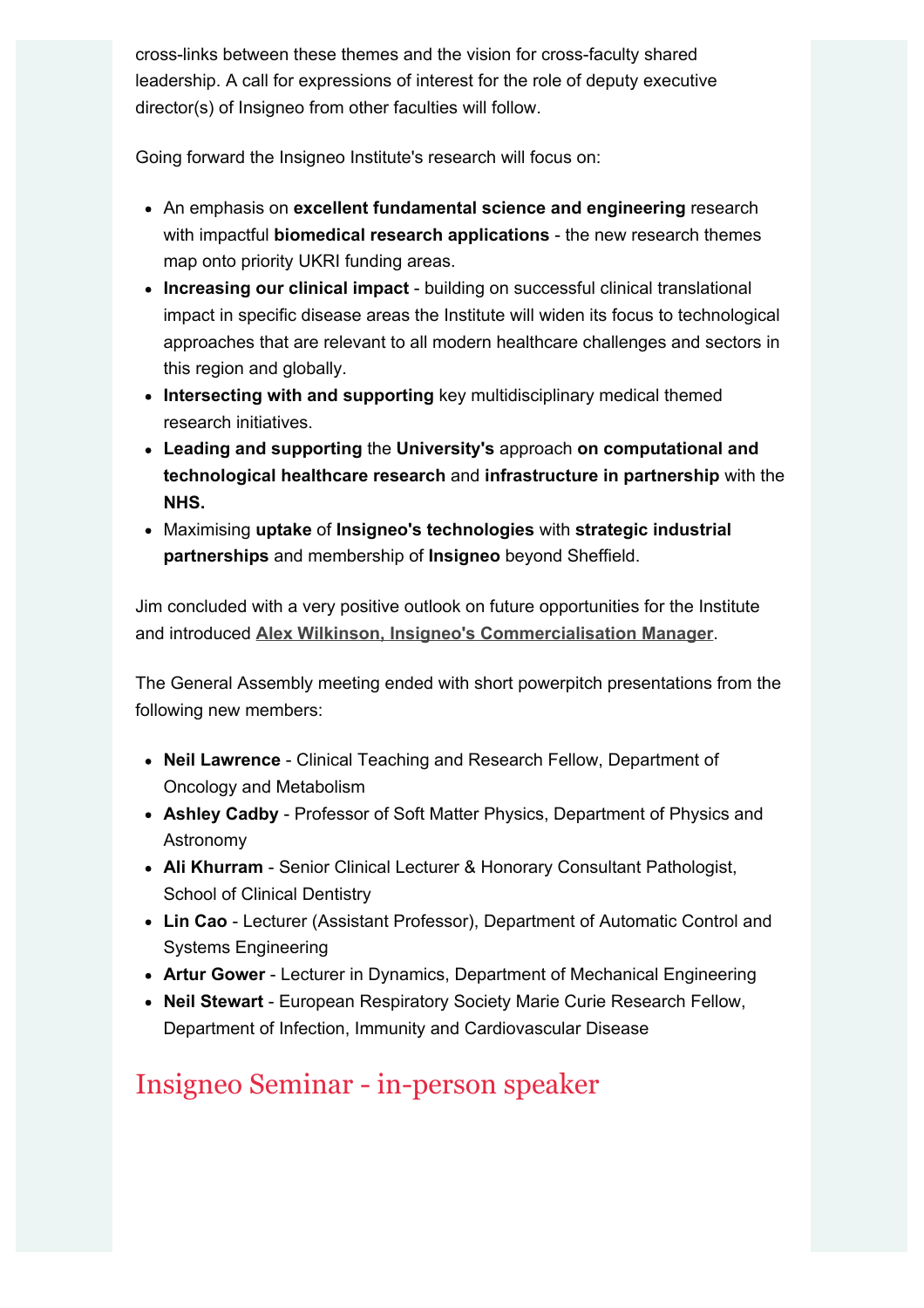

Insigneo Seminar: Predicting atrial fibrillation treatment outcomes through computational modelling, signal processing and machine learnina

Dr Caroline Roney - Lecturer Queen Mary University of London

Friday 29 October 2021, 15:00 - 16:00

Through lockdown our online seminars have worked really well and we definitely want to keep the online option but we would now like to offer the option of attending in person to our members.

This will be our first hybrid seminar with an in-person speaker so we are really looking forward to seeing some of our members in person and having a good chat over refreshments afterwards!

Dr Caroline Roney is a lecturer in Computational Medicine and a Medical Research Council Skills Development Fellow in the School of Engineering and Materials Science, Queen Mary University of London. She will present a talk on 'Predicting atrial fibrillation treatment outcomes through computational modelling, signal processing and machine learning'

Insigneo members, please contact Sarah Black **sarah.black@sheffield.ac.uk** to book an in-person ticket.

#### Insigneo Summer Research Programme 2021

# **INSIGNEG**

Institute for in silico Medicine

# Summer Research Programme

The Insigneo Summer Research Programme 2021 took place remotely from June to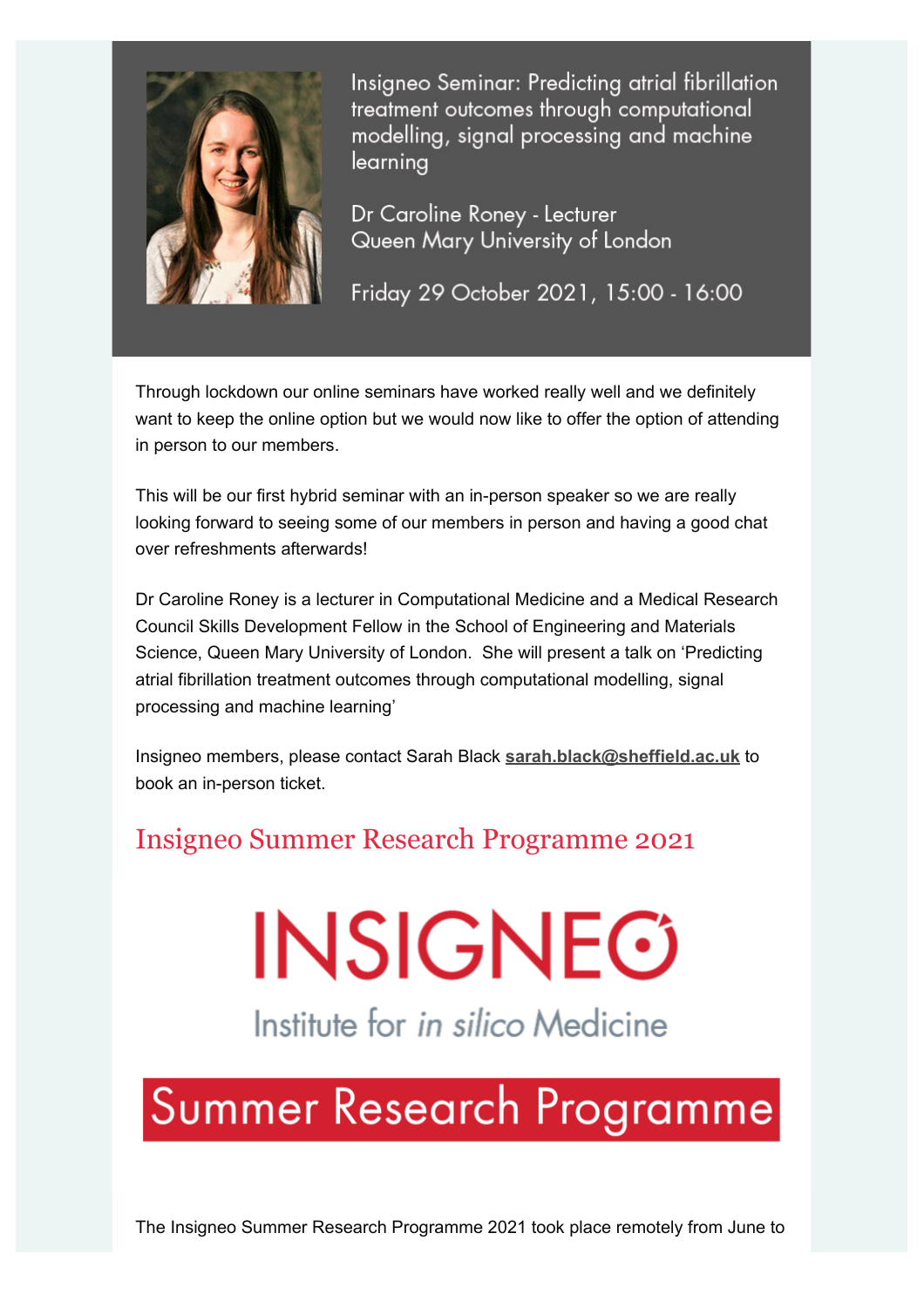September this year. We hosted summer placements for 12 University of Sheffield undergraduates to undertake a research project within the Institute on a topic related to *in silico* medicine.

Under normal circumstances our placement students would have the opportunity to display a poster at the Insigneo General Assembly. As this event took place online we are very proud to present their hard work on our website.



# New members



#### New members

We would like to introduce Dr Neil Lawrence who has joined the Insigneo Institute recently:



**Dr Neil Lawrence** Department of Oncology and Metabolism Clinical Teaching and Research Fellow

Neil is a clinical research and teaching fellow in paediatrics and child health at Sheffield University in the United Kingdom.

Originally having studied Civil Engineering, Neil completed a degree in medicine and then the NIHR academic foundation programme that lead to an NIHR academic clinical fellowship. He completed the National Medical Director's Clinical Fellow Scheme working for NHS Digital within the Data, Insights & Statistics division, where he developed his interest in data analytics using R.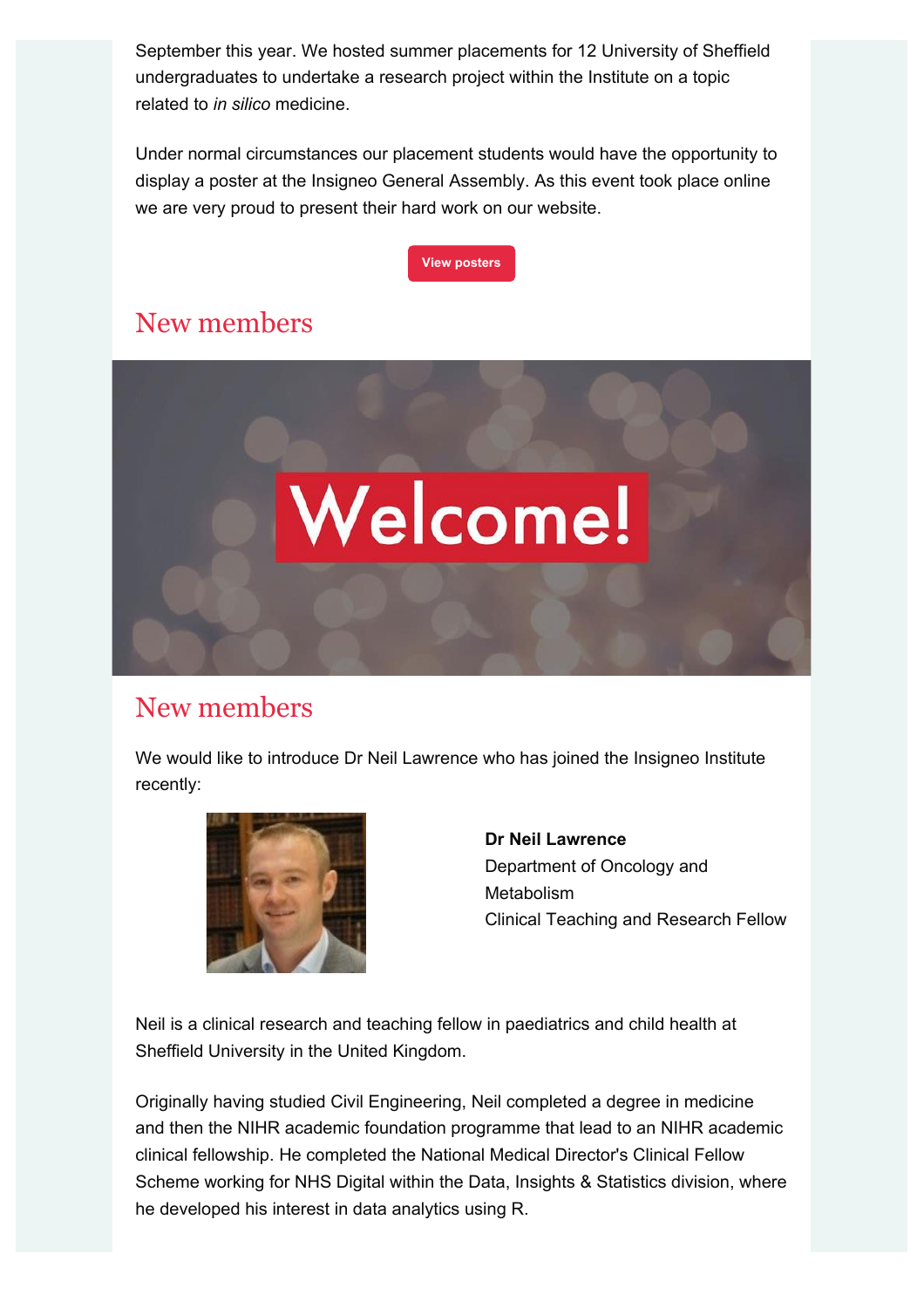He is combining his interest in health technology and computing with an interest in paediatric endocrinology, working to create a clinical decision support tool that will help clinicians manage Congenital Adrenal Hyperplasia in the future. A keen interest in medical statistics is supporting this work – aiming to harness the power of real world data through advanced statistical modelling to improve outcomes for patients and better support clinicians in the future.

#### **Full profile**

Supporting the future of cardiovascular science: University of Sheffield Professor honoured for outstanding achievement



Insigneo member, Professor Paul Evans, from the Department of Infection, Immunity and Cardiovascular Disease, has been honoured for his discovery of the causes and potential treatment for atherosclerosis, a major reason for cardiovascular disease, disability, and death.

The award, issued by the world-leading European Society of Cardiology (ESC), is dedicated to honouring researchers with outstanding productivity and contribution to their chosen field to support the future of cardiovascular medicine.

The award recognises the 15 years that Professor Evans has spent researching the disease.

**Read more**

#### MRC success for Paul Evans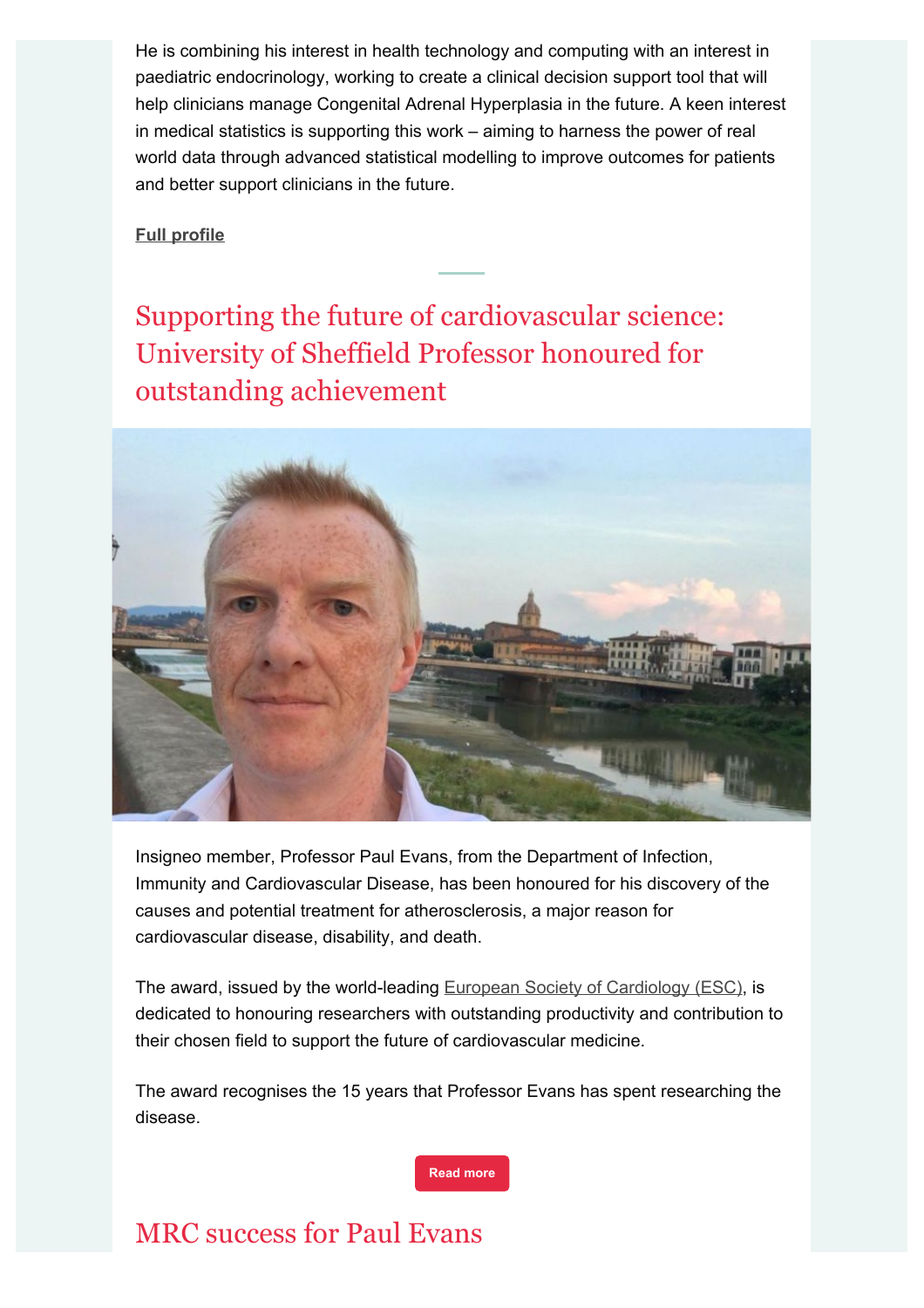Congratulations also to Paul Evans and his research group on the recent award of a MRC project grant from the Population and Systems Medicine Board: "Endothelial Gata4 in Atherosclerosis Progression". This is a great achievement and builds on his collaborations both within Sheffield and internationally.

# Radiological Society of North America Prize for Samer Alabed



Congratulations Insigneo Member Samer Alabed who has been awarded a prestigious prize by the Radiological Society of North America.

Dr Samer Alabed was awarded the trainee cardiac research prize for "AI Vs Manual Cardiac MRI Measurements - Clinical Benchmarking Using Heart Catheterization And Mortality Prediction"

# MultiSim: MicroFE models of porcine vertebrae with induced bone focal lesions



MultiSim researchers have had a paper on 'MicroFE models of porcine vertebrae with induced bone focal lesions: Validation of predicted displacements with digital volume correlation' published in the Journal of the Mechanical Behavior of Biomedical Materials.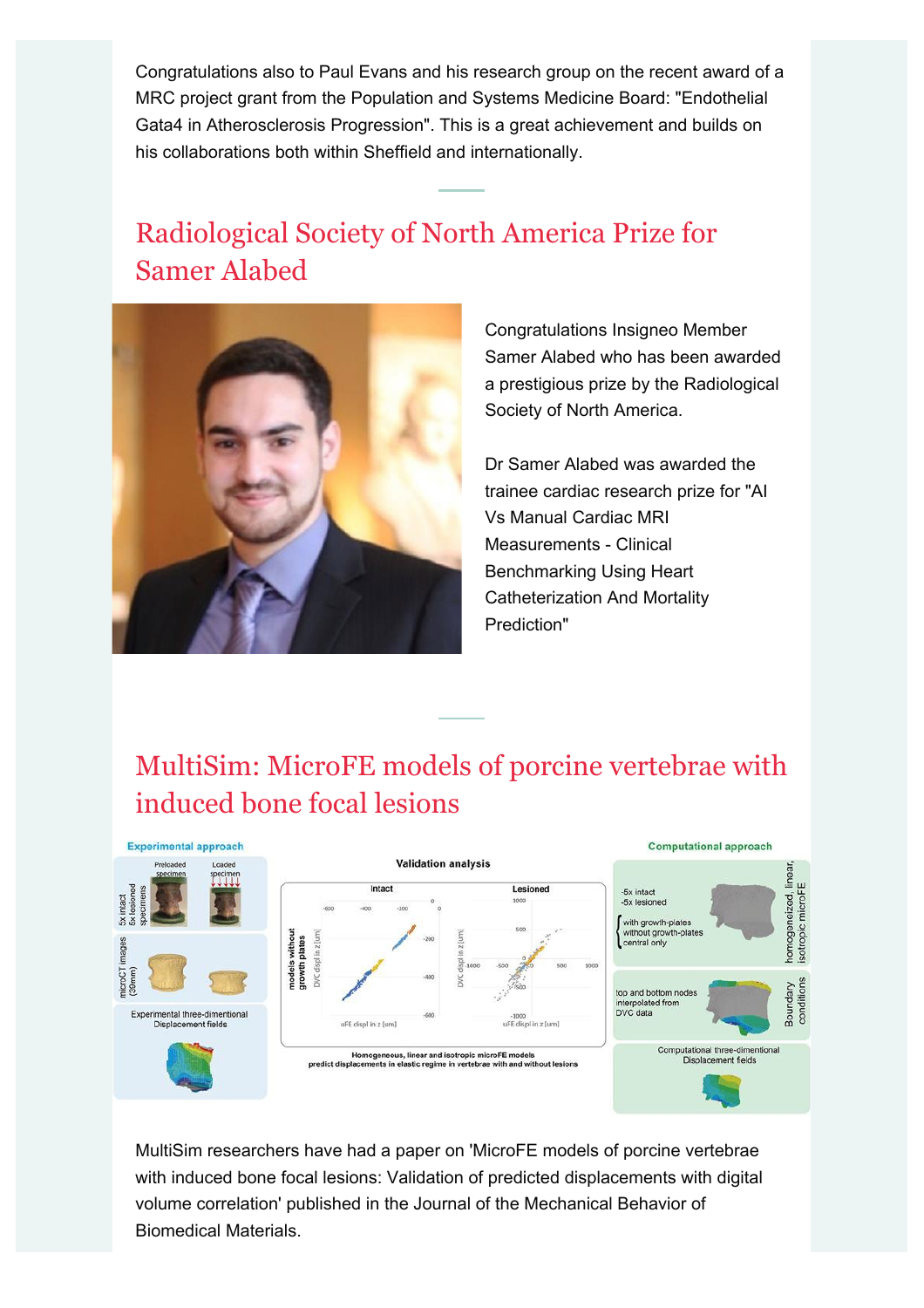Micro Finite Element models have the potential of predicting the mechanical behavior of vertebrae with metastatic lesions at tissue level through laboratory studies, but their predictions must be validated against experimental measurements.

In this study, porcine vertebrae (with and without artificial lesions) were mechanically tested within a microCT scanner, and the displacement field was measured though a global Digital Volume Correlation approach.

Simplified linear microFE models of the vertebrae, based on microCT images, were developed.

Boundary conditions were imposed from DVC data, and the displacement field was predicted.

The comparison between the predicted displacements and the measured displacements showed an excellent agreement in the middle portion of the vertebral body, both with and without lesions. By contrast, poor correlation was found in the closeness of the growth plates.

In conclusion, these simplified models can predict how close to failure a bone is. More complex models instead are required to predict regions with high deformation.

**Read more**

#### Guest Lectures, Conferences & Seminars

#### **Insigneo events**



Insigneo Seminar: Predicting atrial fibrillation treatment outcomes through computational modelling, signal processing and machine learning

Dr Caroline Roney - Lecturer Queen Mary University of London

Friday 29 October 2021, 15:00 - 16:00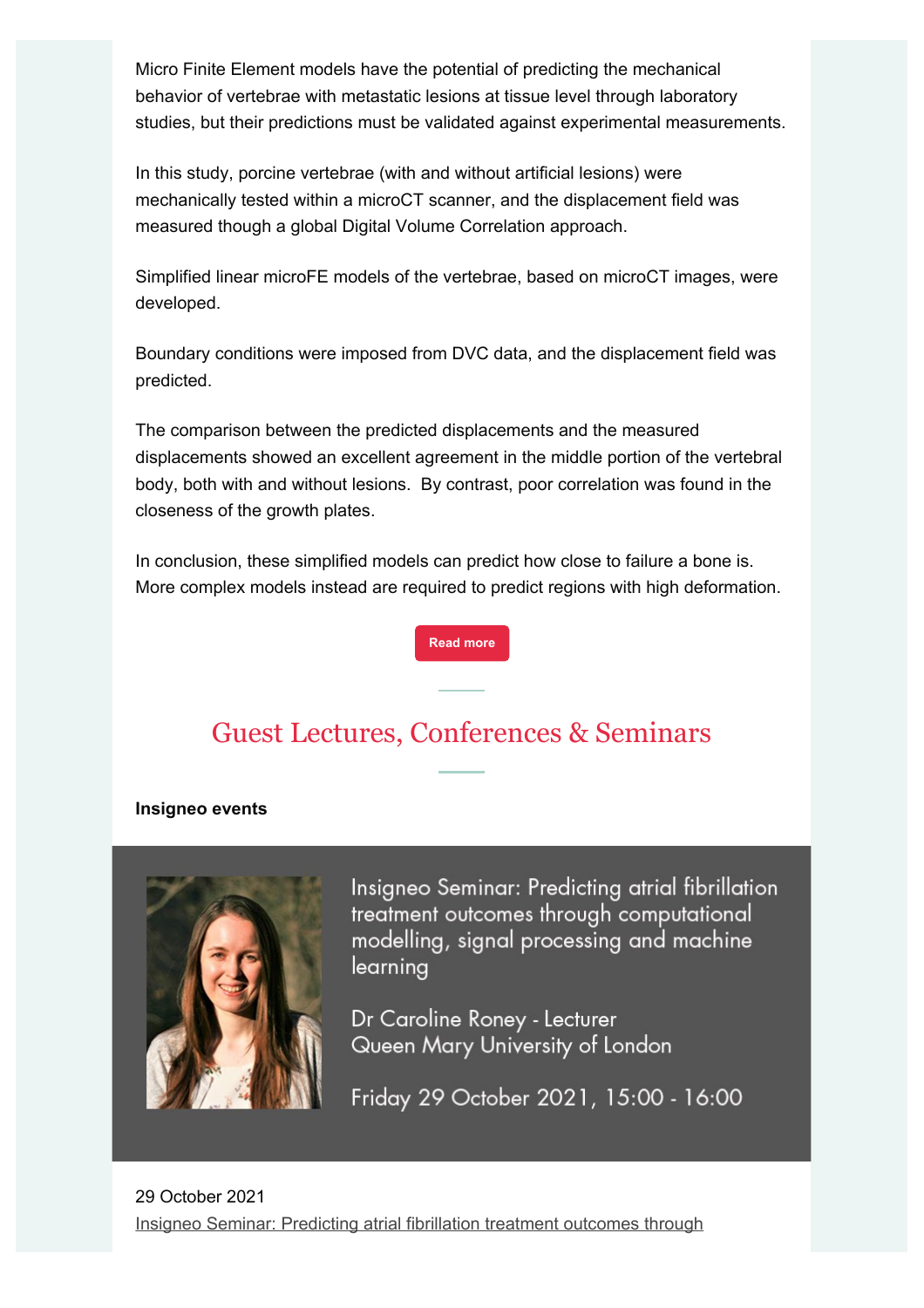

Insigneo Seminar: Relaxin-2 for the treatment of Arthrofibrosis

Dr Nazarian - Associate Professor **Harvard Medical School** 

Friday 19 November 2021,  $15:00 - 16:00$ 

19 November 2021 Insigneo Seminar: Relaxin-2 for the treatment of Arthrofibrosis

10 December 2021 Insigneo Seminar: Nele Famaey, KU Leuven

28 January 2022 Insigneo Seminar: Jordi Alastruey-Arimon, King's College London

#### **Other events**

19 October Yorkshire Cancer Research More Life To Live Fund – 2022 Funding Round

21 October

JMBBM Frontiers Webinar: Guilding in vitro bone growth for 3D mechanobiology (Prof Gwen Reilly) noon Eastern/5pm London Zoom link: https://mit.zoom.us/j/92024 888844

21-22 October Neuroscience Institute - Autumn Conference 2021

22 October

10:00 IICD Department Research in Progress Meeting: '1H and 129Xe lung MRI in post-covid patients: initial results' - Laura Saunders, (Title TBC) - Oliver Rodgers. **Insigneo members contact sarah.black@sheffield.ac.uk to arrange access.**

22 October HELSI Bites: Tackling unequal healthy ageing: the promise of intersectionality

25 October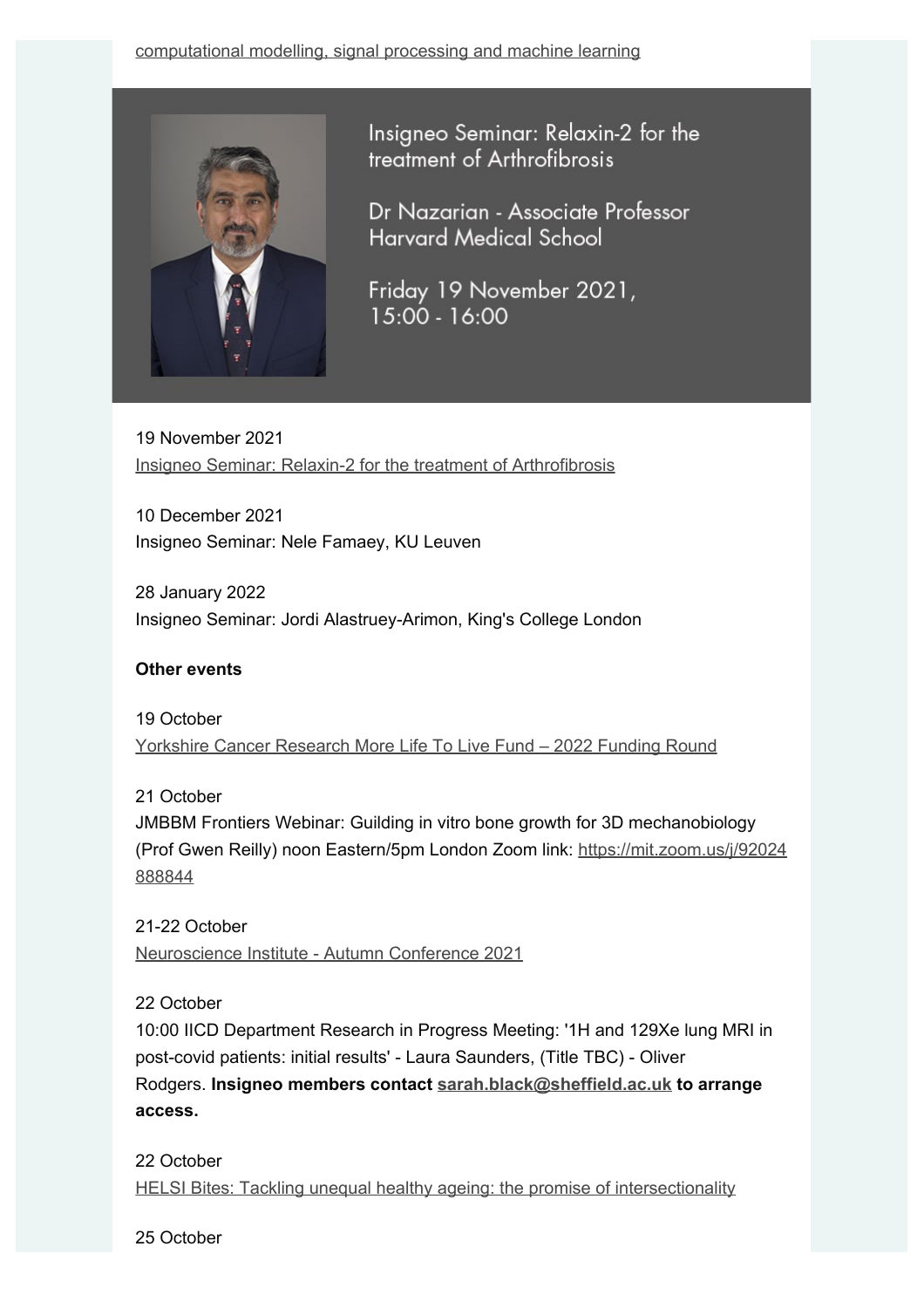#SanoSeminars: Rod Hose, The University of Sheffield

28 October N8 CIR Ethics in Computational Research - Introduction

#### 29 October

10:00 IICD Department Research in Progress Meeting: 'Unravelling NETosis in COVID-19' - Rebecca Dowey, (Title TBC) - Anupam

Rej. **Insigneo members contact sarah.black@sheffield.ac.uk to arrange access.**

4 November

N8 CIR Ethics in Computational Research - NHS and Health Data

#### 5 November

10:00 IICD Department Research in Progress Meeting: 'Examining the cryptococcal meningitis pathophysiology in zebrafish' - Jacqui Chalakova , (Title TBC) - Christopher Donaldson. **Insigneo members contact sarah.black@sheffield.ac.uk to arrange access.**

#### 8 November

#SanoSeminars: Alessandro Crimi, Sano Centre, will talk about future trends of neuroimaging: gradients, oscillators, attractors and fractals

11 November N8 CIR Ethics in Computational Research - AI and Machine Learning

22 - 25 November Klaster LifeScience Kraków (KLSK) Life Science Open Space 2021

**For a full list of upcoming events visit: http://insigneo.org/events/** 

#### Publications

Research output affiliated to Insigneo in Scopus (please ensure papers are affiliated to the Insigneo Institute by including the words "Insigneo Institute for *in silico* Medicine"):

**Progress in cardiac research: from rebooting cardiac regeneration to a complete cell atlas of the heart** (Cardiovascular Research) S. M. Davidson, T. Padró, S. Bollini, G. Vilahur, D. J. Duncker, P. C. Evans, T. Guzik, I. E. Hoefer, J. Waltenberger, J. Wojta, C. Weber

**Modeling musculoskeletal dynamics during gait: Evaluating the best**